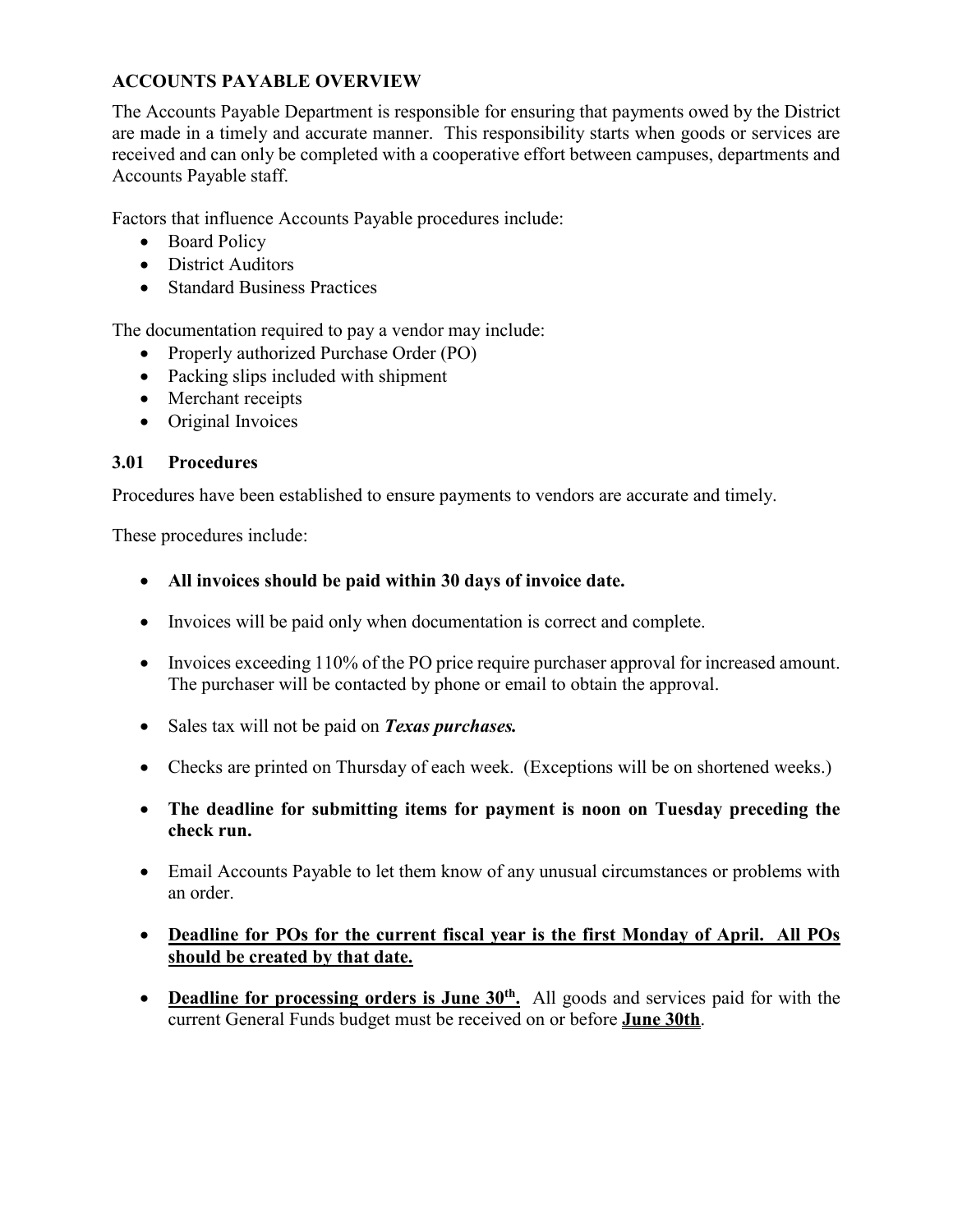### **3.02 Receiving Goods and Services and Authorizing Payment**

Payment cannot be made on goods or services until goods have been received or services have been completed.

When goods are received, the packing slip should be verified against the respective PO.

- Match all critical information, such as price and quantity received to the PO.
- Check off items received on the PO to determine if the order was received in its entirety or if another shipment is expected.
- When everything has been received, mark the PO "Received" in Skyward.
- **If sending invoice/receipt to Accounts Payable, please put PO/Check Request number on invoice/receipt.**
- See Accounts Payable Receipt Submittal Form to use for small receipts, such as store card purchases from Wal-Mart, Hobby Lobby, etc. (This form can be found on the Business Services webpage or directly behind this section of the manual.)

# **3.03 Check Requests**

Campuses or departments may issue a check request (direct pay) on a limited basis. There must be a single check request for EACH invoice. Check requests do not create a PO and can be entered for the following items:

> Advances (postage, catering, field trips) Consulting services Contract services Fundraisers GISD Nutrition Services GISD Transportation Lodging/hotels Maintenance and repair services (labor) Newspaper advertisements Petty cash Postage Refunds Reimbursements Travel (mileage, meals advances, tolls, etc.)

Check Pick  $Up - If$  the check is to be picked up from Accounts Payable, it must be stated on the supporting documentation.

## *Employee Reimbursement*

All reimbursements should be pre-approved. Before payment can be issued from the Business Services for reimbursement, an Employee Reimbursement Form must be completed and submitted with the receipts to the campus administrative assistant.

The Employee Reimbursement Form can be found at the end of this section or on the Business Services webpage at [http://www.georgetownisd.org/Page/350.](http://www.georgetownisd.org/Page/350)

"Employee Name" – indicates the person to whom the payment should be made.